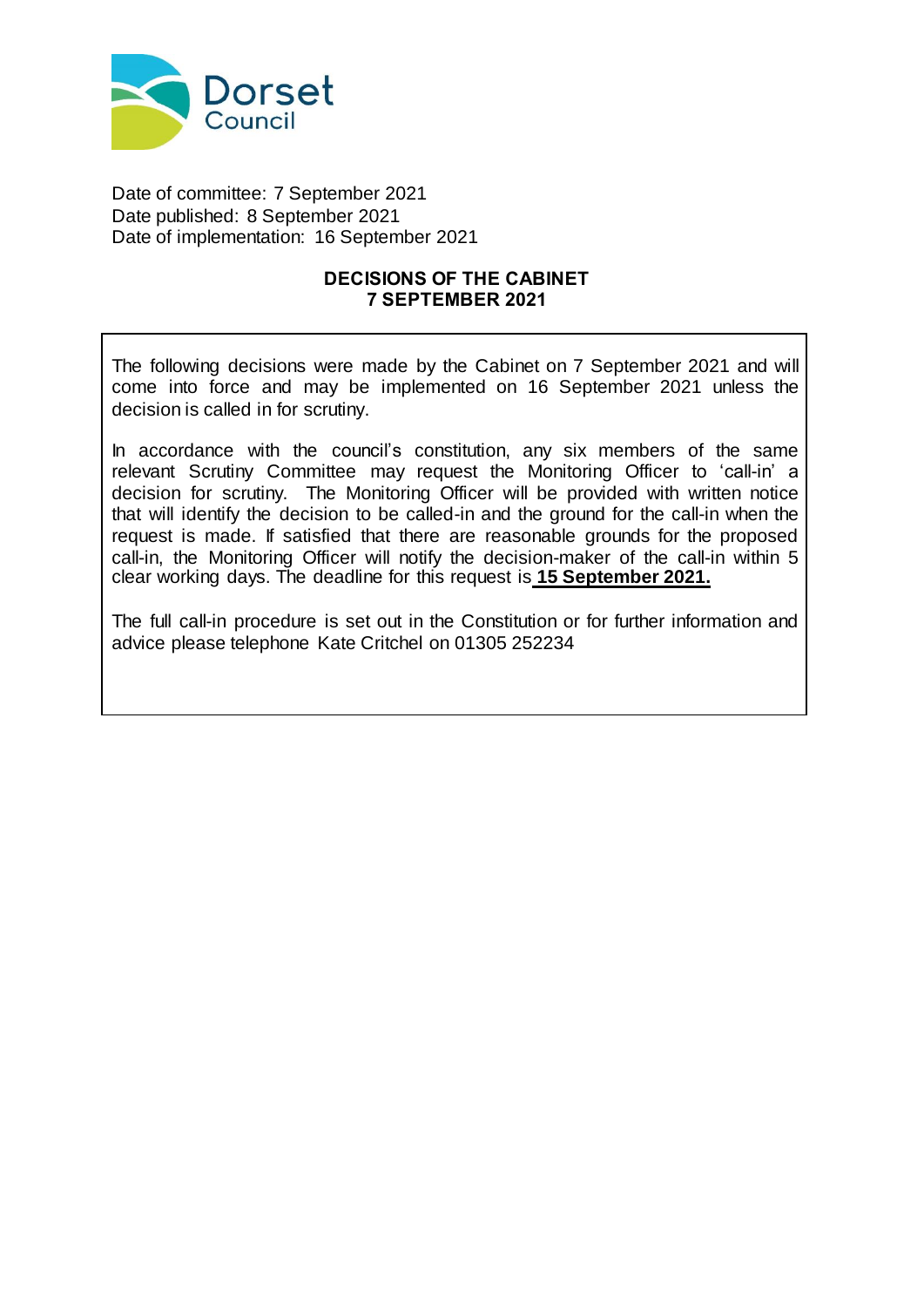## **5 ADDITIONAL PROCUREMENT FORWARD PLAN REPORT OVER £500K (2021 - 22)**

## **Decision of the Portfolio Holder for Finance, Commercial & Capital Strategy**

- (a) To begin each of the procurement processes as set out and listed in Appendix 1 to the Cabinet report of 7 September 2021.
- (b) That in each instance the further step of making any contract award be delegated to the relevant Cabinet portfolio holder, in consultation with the relevant Executive Director.

Decision - [Additional Procurement Forward Plan Report over £500k \(2021 -](https://moderngov.dorsetcouncil.gov.uk/ieDecisionDetails.aspx?ID=688) 22) - Dorset **[Council](https://moderngov.dorsetcouncil.gov.uk/ieDecisionDetails.aspx?ID=688)** 

**Reason for the decision:** Cabinet is required to approve all key decisions with financial consequences of £500k or more. It is also good governance to provide Cabinet with a summary of all proposed procurement prior to them formally commencing. Planning procurements ensures:

- effective stakeholder management.
- **•** efficient commissioning and sourcing.
- compliance with regulations and contract procedure rules; and
- best value for money is clearly defined.

# **6 WEYMOUTH STATION GATEWAY PROJECT, PAYMENTS OVER £500,000**

## **Decision of the Portfolio Holder for Highways, Travel and Environment**

- (a) That Dorset Council enters a contract with Hanson Contracting for delivery of the capital element of this project subject to planning consent being obtained.
- (b) That authority be delegated to the Executive Director of Place, in consultation with the relevant Cabinet Portfolio Holder, to award the contract.

## Decision - [Weymouth Station Gateway Project, Payments over £500.000 -](https://moderngov.dorsetcouncil.gov.uk/ieDecisionDetails.aspx?ID=686) Dorset Council

**Reason for the decision**: Cabinet is required to approve all key decisions with financial consequences of £500,000 or more. The Weymouth Station Gateway project has received significant funding to deliver a project. The Dorset Coast Forum team seek an assurance from Cabinet that they can pay an amount above £500,000 when this is claimed by Hanson Contracting in accordance with any limits agreed in the project delivery terms.

# **7 BUS SERVICE IMPROVEMENT PLAN (BSIP)**

**Decision of the Portfolio Holder for Highways, Travel and Environment**